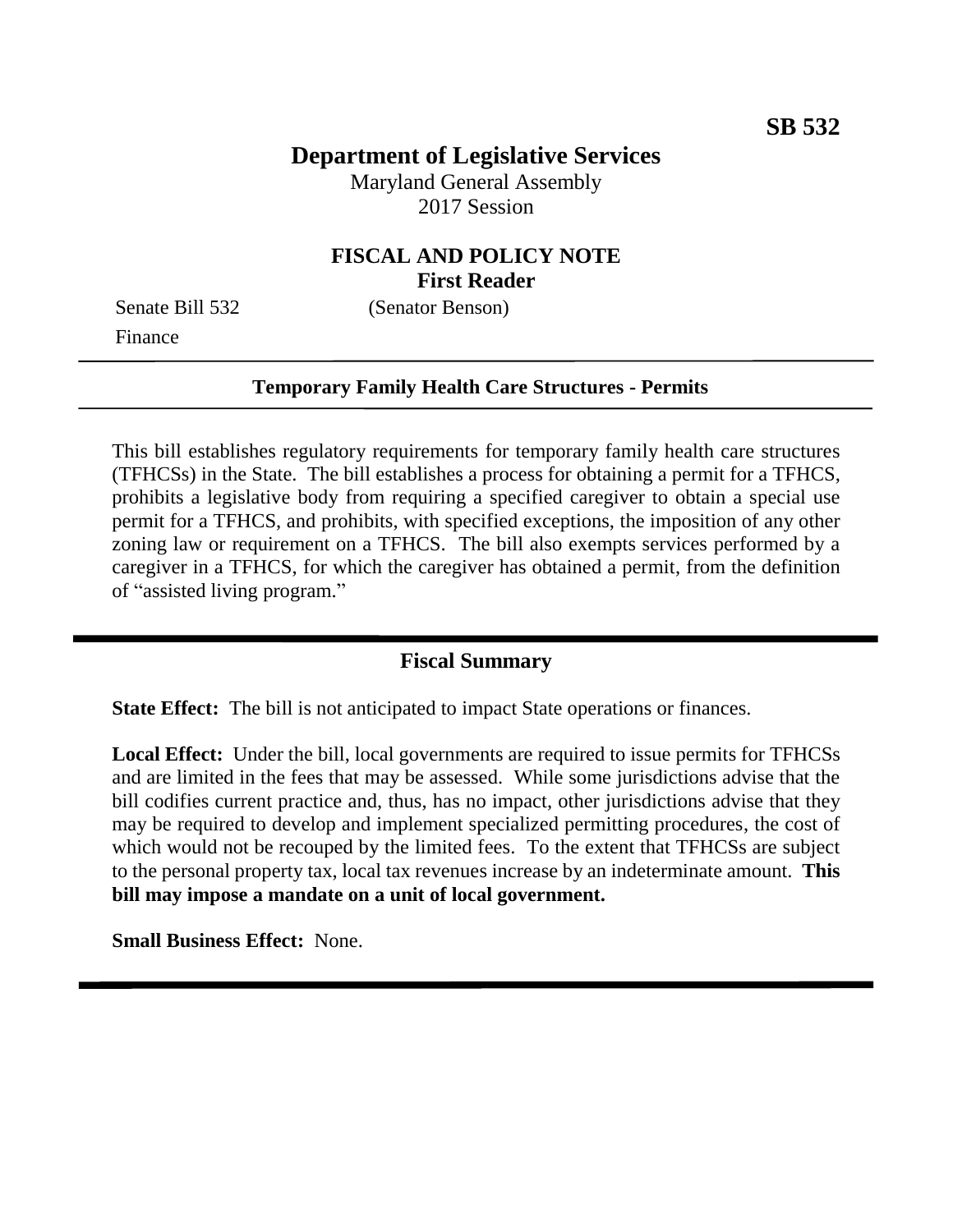# **Analysis**

**Bill Summary:** "Temporary family health care structure" means a transportable residential structure where a caregiver provides care for a mentally or physically impaired individual that:

- is primarily assembled at a location other than its installation site;
- is limited to one occupant who must be the mentally or physically impaired individual;
- is no more than 300 gross square feet;
- complies with applicable building codes; and
- is not located on a permanent foundation.

"Mentally or physically impaired individual" means an individual who is a resident of the State who requires assistance with two or more activities of daily living, as certified in writing by a licensed physician.

"Activities of daily living" means bathing, dressing, personal hygiene, ambulation or locomotion, transferring, toileting, and eating.

"Caregiver" means an individual who (1) is at least 18 years old; (2) provides care for a mentally or physically impaired individual; and (3) is a first- or second-degree relative of the impaired individual.

#### *Permit Application Process and Fees*

The bill sets out a process for applying for a permit to install a TFHCS. In order to receive a permit, an individual must submit an application to the local department of planning and zoning and pay an application fee. The bill limits the fees that may be assessed by the local department to \$100 for the initial permit and an annual fee of \$50.

A caregiver may not install more than one TFHCS on a lot, and the TFHCS must comply with all setback requirements that apply to the primary structure on the property as well as any maximum floor area ratio limitations that may apply to the primary structure.

If an applicant provides sufficient proof of compliance with the bill's requirements, a local department of planning and zoning may not deny the application. However, an applicant may be required to provide evidence of continued compliance with the bill's requirements on an annual basis for as long as the TFHCS remains on the property. Specifically, a local department of planning and zoning may require evidence of (1) an annual inspection of the TFHCS by the local department of planning and zoning; (2) an inspection to determine

SB 532/ Page 2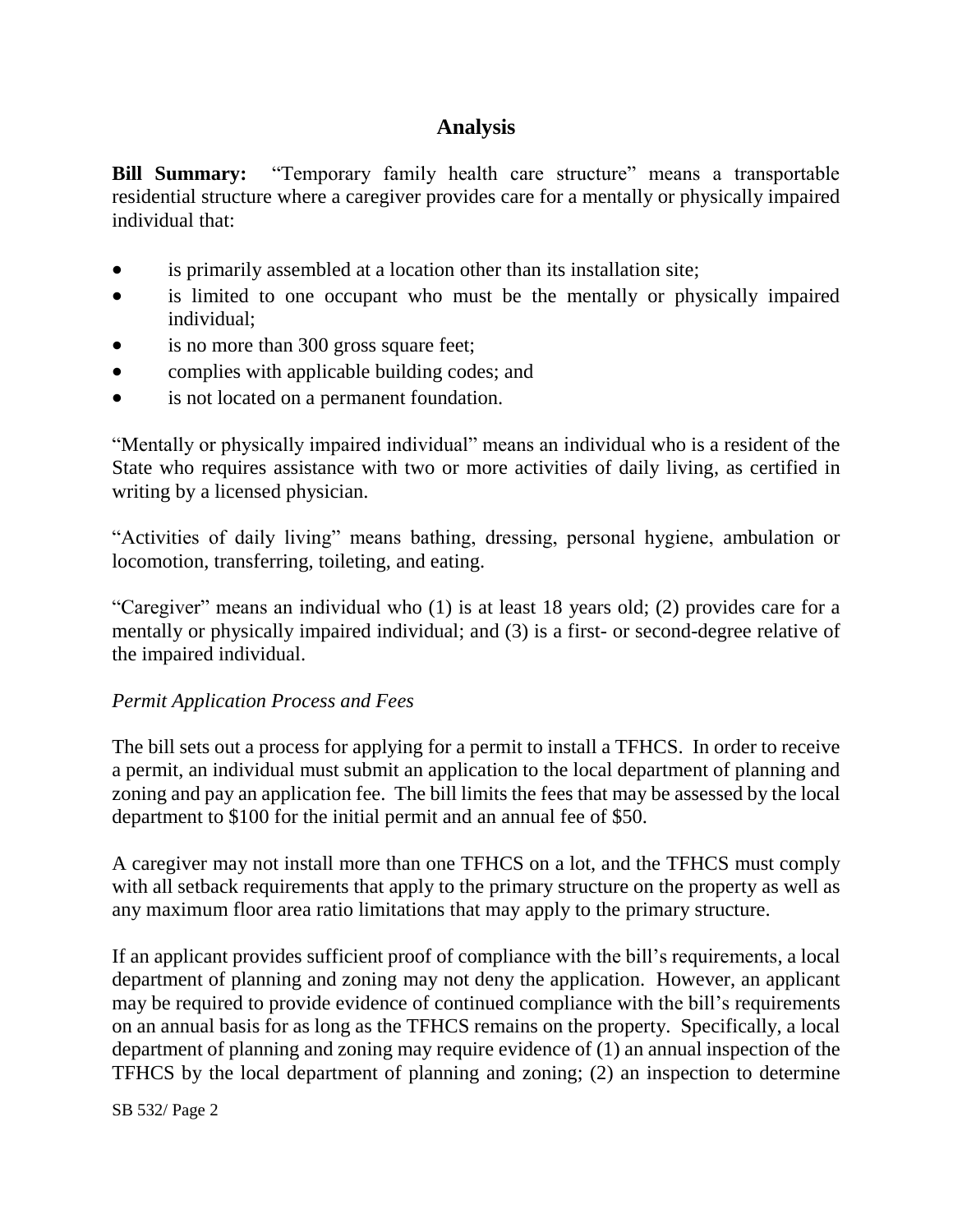compliance with the bill's provisions at a reasonable time convenient to a permit holder after notifying the permit holder; and (3) annual submission of a doctor's certification that the mentally or physically impaired individual requires assistance with two or more activities of daily living.

#### *Limitations on Legislative Bodies*

A legislative body must consider a TFHCS a permitted accessory use in a single-family residential zoning district on lots zoned for single-family detached dwellings if the TFHCS is used by a caregiver who is (1) providing care for the mentally or physically impaired individual in the TFHCS that is located on the property of the residence of the caregiver or (2) the legal guardian of a mentally or physically impaired individual who is providing care for the individual in the TFHCS that is located on the property of the residence of the caregiver.

### *Additional Restrictions*

A State law, zoning law, or other local law that applies to the property of the caregiver must also apply to the TFHCS, and a TFHCS must be treated as tangible personal property under the Tax-Property Article. A permit holder may be required to connect a TFHCS to any water, sewer, and electric utilities serving the property.

A TFHCS must be removed within 60 days after the mentally or physically impaired individual is no longer receiving assistance or is no longer in need of assistance. If the TFHCS is needed for the care of *another* mentally or physically impaired individual, the structure may continue to be used or may be reinstalled on the property within 60 days after its removal.

A permit holder may not place any signs advertising the TFHCS on the exterior of the structure or anywhere else on the property.

A local planning and zoning department may revoke the permit for a TFHCS and bring an action for an injunction against the permit holder if the permit holder violates the bill's requirements or prohibitions.

**Current Law:** Generally, planning and zoning controls in the State are implemented by local governments. To promote the health, safety, and general welfare of the community, a legislative body may regulate:

- the height, number of stories, and size of buildings and other structures;
- the percentage of a lot that may be occupied;
- off-street parking;

SB 532/ Page 3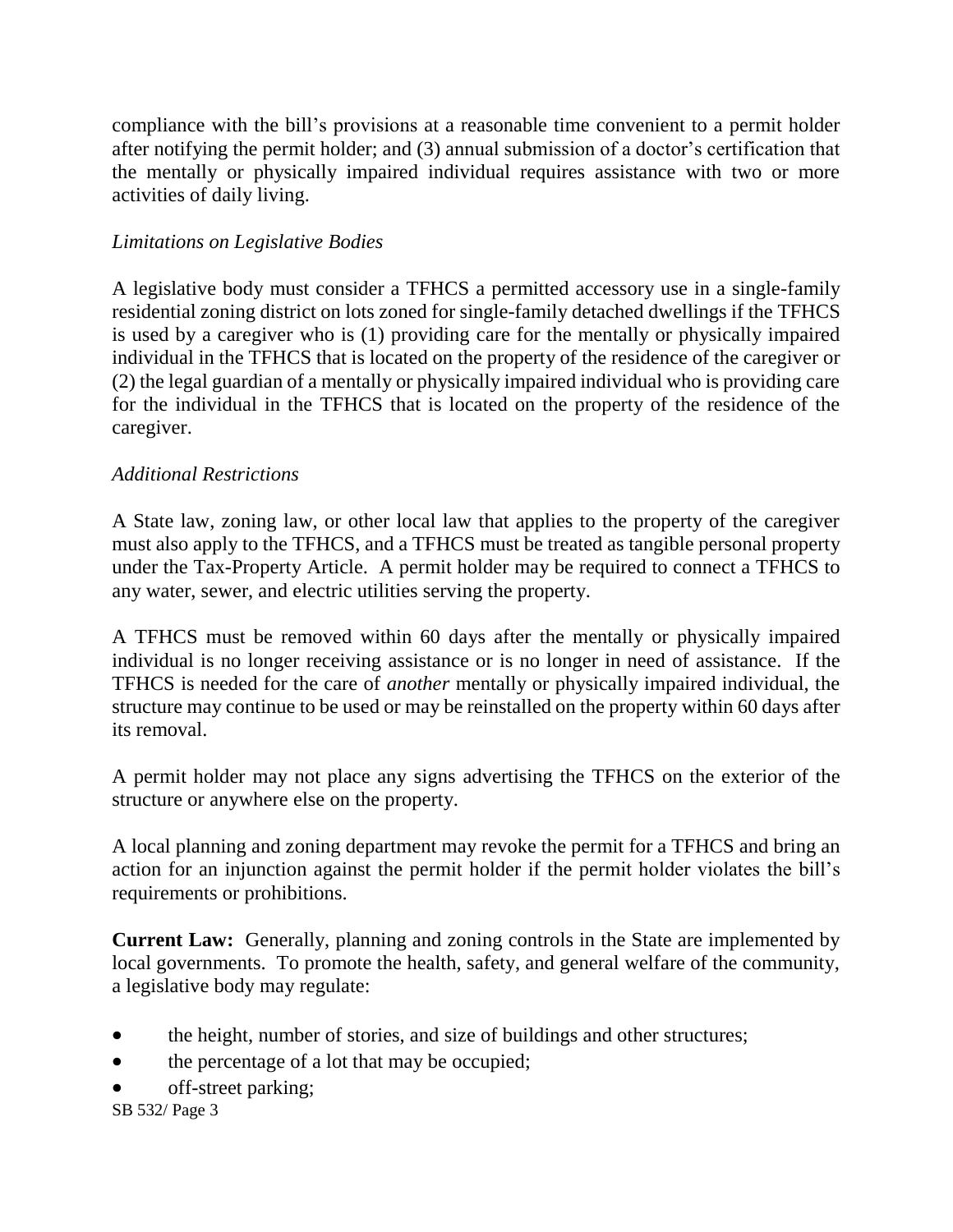- the size of yards, courts, and other open spaces;
- population density; and
- the location and use of buildings, signs, structures, and land.

"Legislative body" means the elected body of a local jurisdiction; it includes the board of county commissioners, the county council, and the governing body of a municipal corporation.

When zoning or rezoning land, a legislative body may impose any additional conditions or limitations appropriate to improve or protect the general character and design of the area being zoned or rezoned or the surrounding or adjacent areas. A legislative body may retain the power to approve or disapprove the design of buildings, construction, landscaping, or other improvements and changes made on the land.

A local legislative body may only enforce restrictions if the legislative body adopts a local law that includes enforcement procedures and notice requirements that give adequate notice of public hearings about any conditions or limitations that the legislative body intends to impose.

**Background:** In 2015, AARP estimated that 43.5 million adults in the United States provided unpaid care to an adult or a child in the preceding 12 months. TFHCSs, which are also known as "medical cottages," are intended to provide extra space to care for family members who require significant care, as well as an alternative to nursing homes for family members. Generally, medical cottages are portable, prefabricated structures that are assembled on-site and typically attach to existing sewer, water, and electrical systems. Units are typically broken up into sleeping, living, and bathing areas, and they can be equipped with a variety of sensors, including cameras, to provide additional security. Several states, including Virginia and North Carolina, have passed legislation related to the permitting of TFHCSs in recent years.

# **Additional Information**

**Prior Introductions:** None.

**Cross File:** None.

**Information Source(s):** cities of Baltimore and Bowie; Montgomery County; Department of Health and Mental Hygiene; Maryland Department of Planning; State Department of Assessments and Taxation; AARP; Department of Legislative Services